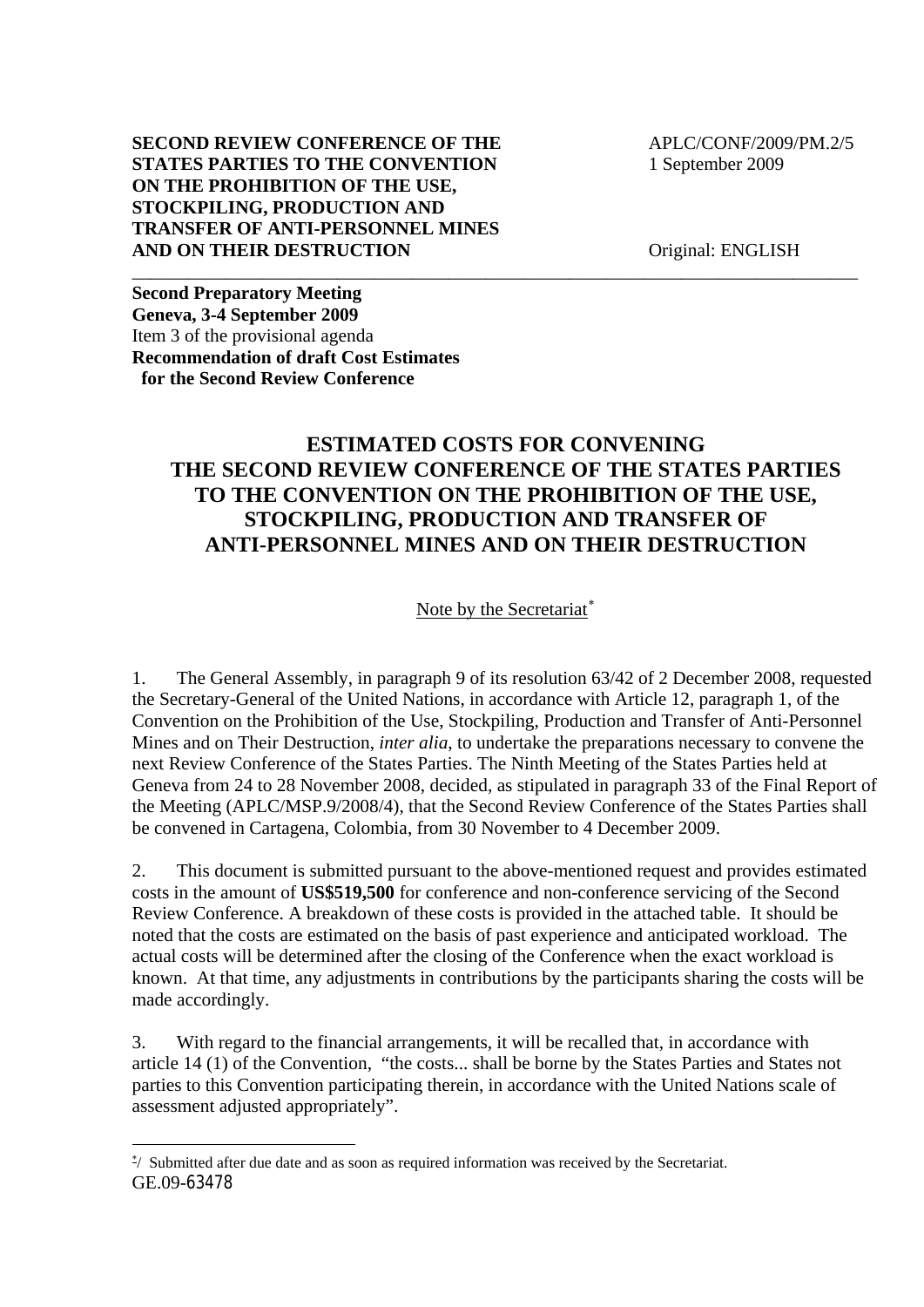4. Since preparations for the Review Conference of the States Parties will involve costs that will need to be defrayed beforehand, and as the holding the Review Conference shall have no financial implications for the regular budget of the United Nations, the Secretariat will prepare and issue assessment notices as soon as the as the Second Preparatory Meeting of the States Parties has accepted the attached estimated costs in accordance with the established practice.

5. The States Parties should proceed with the payment of their assessed share of the estimated costs as soon as the assessments notices have been received.

6. Finally, it should be noted that the Government of Colombia will make available at its cost such conference space and facilities as are necessary for the holding of the Second Review Conference on the basis of a separate agreement with the United Nations.